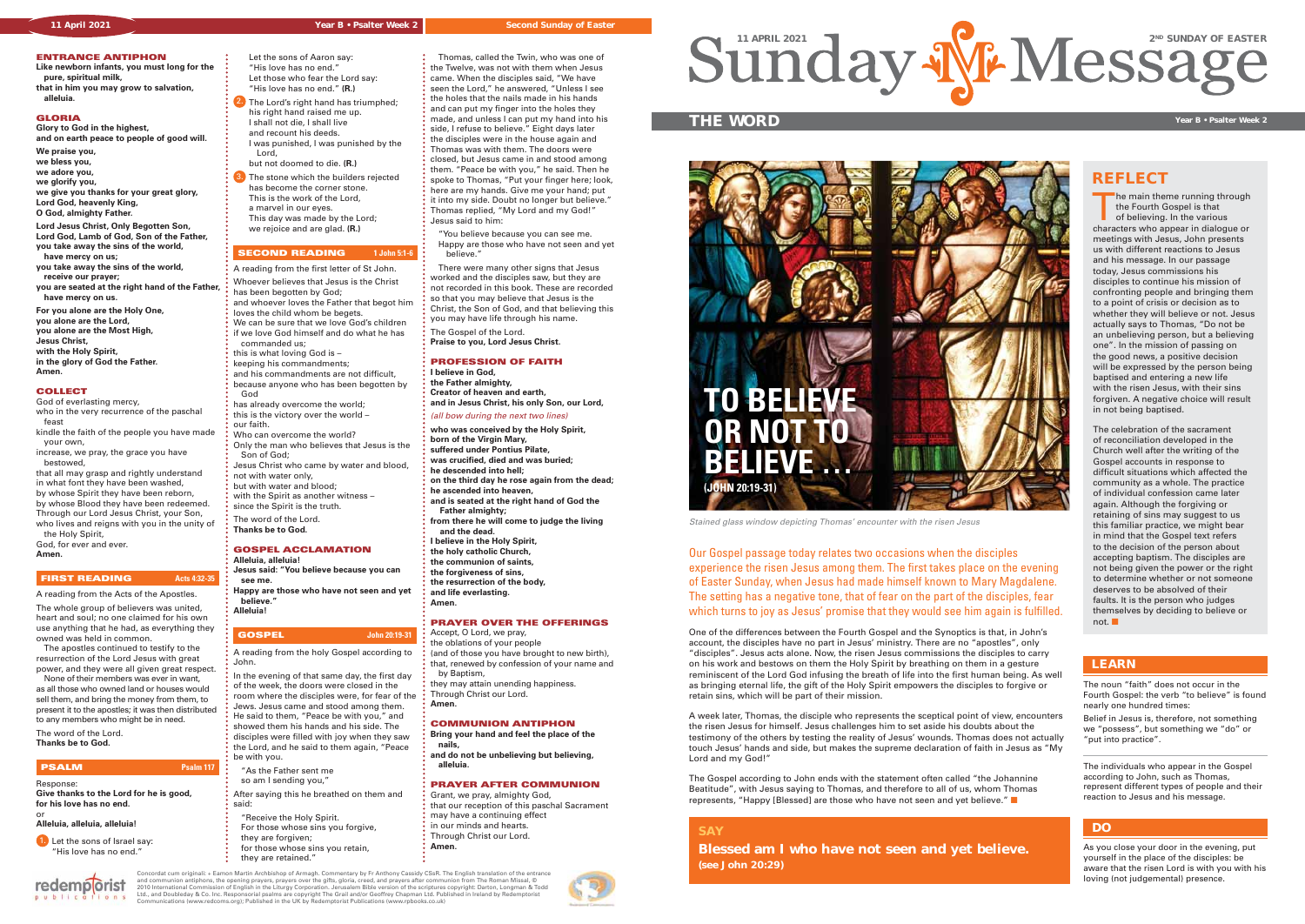# **PARISH OF OUR LADY IMMACULATE**

Seamoor Road, Westbourne BH4 9AE

Roman Catholic Diocese of Portsmouth. Registered charity 246871

# **NEWSLETTER 11th April, 2021 Second Sunday of Easter (B)**

| Website:              | www.catholicwestbourne.org |                                      |
|-----------------------|----------------------------|--------------------------------------|
| Parish Office:        | Tel:                       | 01202 760640 (all enquiries)         |
|                       | email:                     | oliadmin@portsmouthdiocese.org.uk    |
| Parish Priest:        | Fr Andrew Moore:           | andrewmoore@portsmouthdiocese.org.uk |
| Safeguarding Officer: | Matthew French:            | mail@matthewfrench.net               |

# **Mass times and Church opening:**

**Sunday mass** is at 9.30 & 11.00 a.m. by advanced booking only and with priority for those working, at school, and First Communion candidates.

**Weekday mass** (Tuesday – Friday) is at 10.00 a.m. By way of experiment, this will be without the need to book but with restricted numbers on a first come, first admitted basis and with contact details being taken.

For all masses **please be punctual**. The doors will be closed five minutes before mass starts and it will not be possible to admit latecomers.

Please be advised that the Sunday obligation remains suspended and so for some it might be beneficial to attend during the week.

On Sundays, the church will remain open after the 9.30 mass until 10.30 for those who may wish to make short individual visits but will then be closed for cleaning before the 11.00 a.m. mass. During the week, the church will remain open after the 10.00 a.m. mass until 11.00 a.m.

As long as social distancing measures remain in place and, given the particular constraints of our building and other factors, the numbers we are able to accommodate will continue to be severely restricted.

**Fr Andrew** is very grateful for the most generous Easter Offering.

**Missio Red Boxes** These may now be returned to the church on your next visit. Thank you.

**Prayer Corner**: Please remember all the sick and housebound of our parish especially: Patricia Kowalewska, Win Sheridan, Patricia Plumb, Kathleen Wood, Peter Henry, Phillip Rockford, Germain McAulay, Geoffrey Dixon, Joe Bonnici, Marjorie Lee, and Bill May. And also for John O'Donnell who died recently RIP.